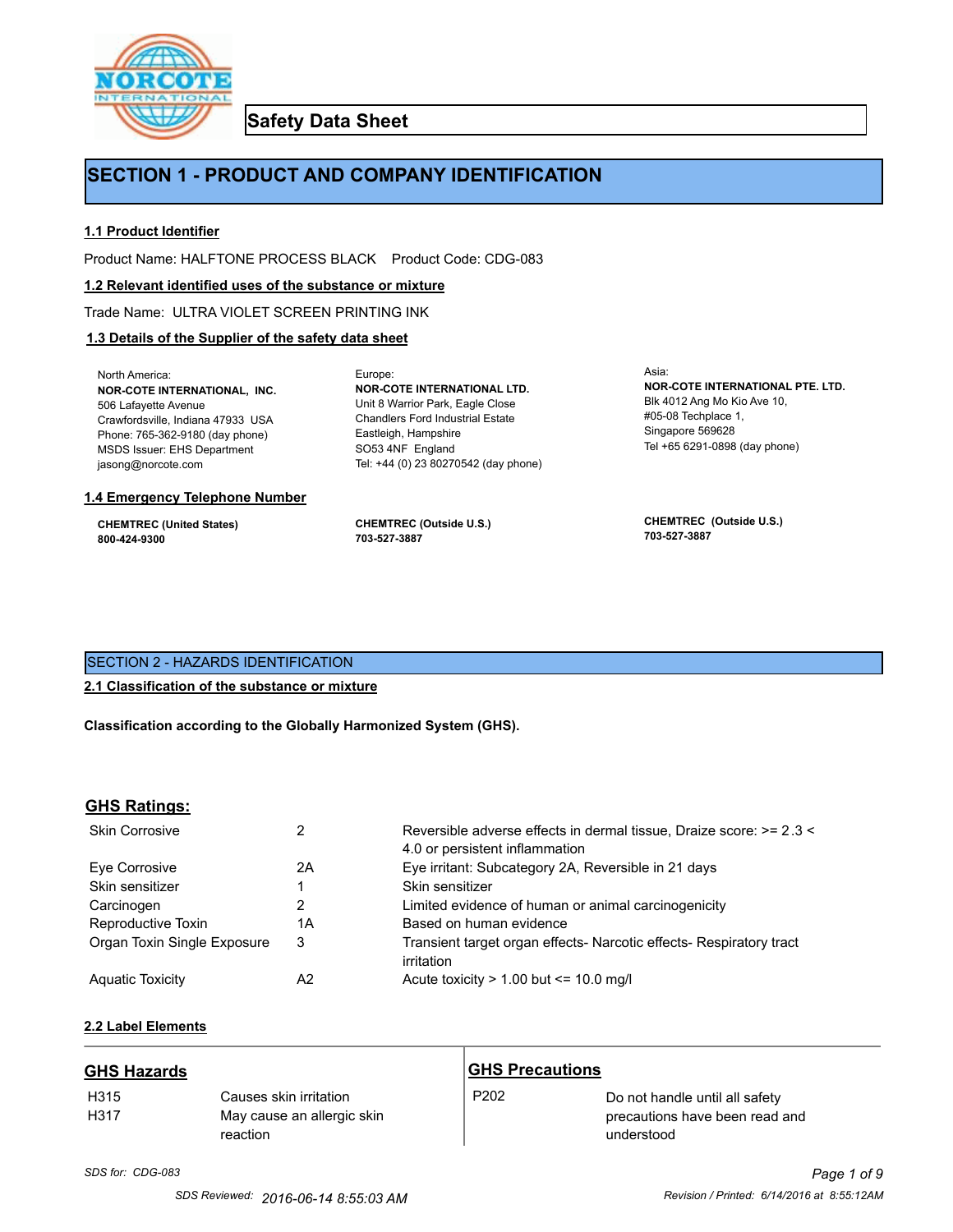| H319             | Causes serious eye irritation               | P <sub>261</sub> | Avoid breathing                                                      |
|------------------|---------------------------------------------|------------------|----------------------------------------------------------------------|
| H335             | May cause respiratory irritation            |                  | dust/fume/gas/mist/vapours/spray                                     |
| H336             | May cause drowsiness or                     | P273             | Avoid release to the environment                                     |
|                  | dizziness                                   | P <sub>280</sub> | Wear protective gloves/protective                                    |
| H <sub>351</sub> | Suspected of causing cancer                 |                  | clothing/eye protection/face protection                              |
| H360             | May damage fertility or the<br>unborn child | P362             | Take off contaminated clothing and<br>wash before reuse              |
| H401             | Toxic to aquatic life                       | P302+P352        | IF ON SKIN: Wash with soap and water                                 |
|                  |                                             | P304+P340        | IF INHALED: Remove victim to fresh air                               |
|                  |                                             |                  | and keep at rest in a position                                       |
|                  |                                             |                  | comfortable for breathing                                            |
|                  |                                             | P305+P351+P33    | IF IN EYES: Rinse continuously with                                  |
|                  |                                             | 8                | water for several minutes. Remove                                    |
|                  |                                             |                  | contact lenses if present and easy to                                |
|                  |                                             |                  | do - continue rinsing                                                |
|                  |                                             | P308+P313        | IF exposed or concerned: Get medical                                 |
|                  |                                             |                  | advice/attention                                                     |
|                  |                                             | P333+P313        | If skin irritation or a rash occurs: Get<br>medical advice/attention |

#### **Danger**



**EMERGENCY OVERVIEW:** Product is a liquid with mild acrylic odor that may be harmful if inhaled or swallowed. Product may cause serious damage to eyes, allergic skin reactions and irritation to respiratory system. Avoid breathing vapors. Avoid spillage to sewers or waterways.

#### **ROUTES OF ENTRY:** Dermal, Inhalation, Ingestion

**ACUTE HEALTH EFFECTS:** Irritant to skin, eyes and respiratory tract. Effects may be delayed for several hours. Eyes Respiratory System

**Skin Contact:** Potential irritant and can cause allergic skin reaction. Repeated or prolonged contact may cause sensitization.

**Eye Contact:** Liquid, vapors, or mists may cause eye irritation. Protect eyes from repeated or prolonged contact.

**Ingestion:** May be harmful if swallowed. Gastrointestinal tract irritation may result.

**Inhalation:** May be harmful if inhaled. May cause irritation to upper respiratory tract upon prolonged or repeated inhalation.

# **Effects of Overexposure**

**MEDICAL CONDITIONS AGGRAVATED BY EXPOSURE:** Repeated and prolonged overexposure may increase the potential for adverse health effects.

**CHRONIC HEALTH EFFECTS:** No additional information

# SECTION 3 - COMPOSITION / INFORMATION ON INGREDIENTS

#### **3.2 Mixtures**

\*Note: The exact concentrations of the below listed chemicals are being withheld as a trade secret

| <b>Chemical Name</b>              | <b>Percent</b><br>Weight | CAS#        | EC No.    | Classification (GHS)      |
|-----------------------------------|--------------------------|-------------|-----------|---------------------------|
| Tripropylene glycol<br>diacrylate | $15.00 - 10.00 %$        | 142978-66-5 | 256-032-2 | H315, H319,<br>H317, H335 |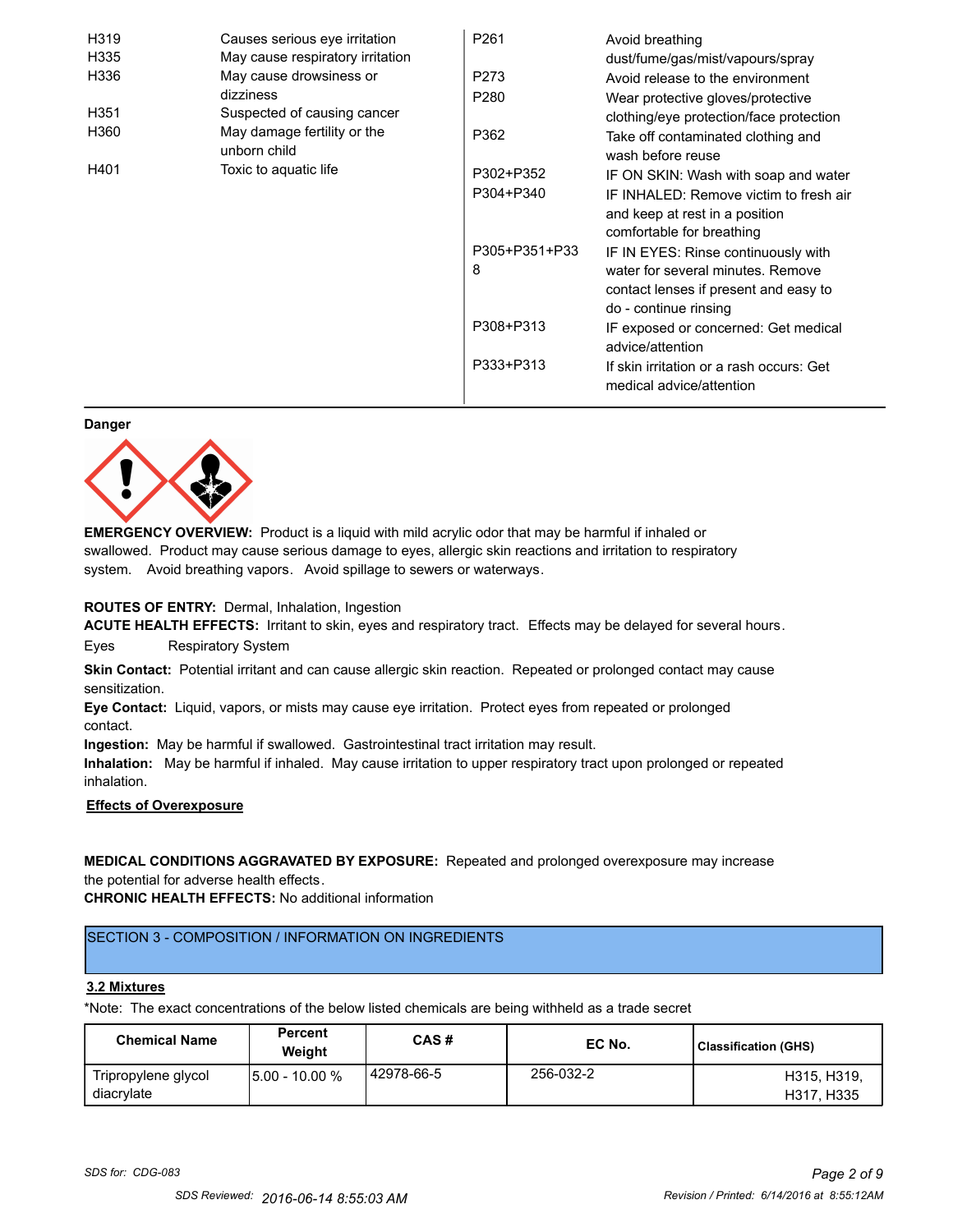| 1,6-Hexanediol | $1.00 - 5.00 %$  | 13048-33-4 | 235-921-9 | H315, H319,         |
|----------------|------------------|------------|-----------|---------------------|
| diacrylate     |                  |            |           | H317, H400          |
| Carbon black   | $1.00 - 5.00 %$  | 1333-86-4  |           | H319, H335,<br>H372 |
| Benzophenone   | $10.10 - 1.00 %$ | 119-61-9   |           |                     |

## SECTION 4 - FIRST AID MEASURES

# **4.1 Description of first aid measures**

**INHALATION:** Move subject to fresh air and keep warm. If subject is not breathing, administer artificial respiration. If breathing is difficult, have qualified personnel administer oxygen and get medical attention .

**EYE CONTACT:** Flush the eye and under lids with warm water for 15 minutes. Remove any contact lenses during the flushing. Get immediate medical attention if symptoms persist.

**SKIN CONTACT:** Remove and isolate contaminated clothing and shoes. Remove excess material from skin with clean cloth. Flush skin with running lukewarm water. Wash affected areas using mild soap.

**INGESTION:** If appreciable quantities are swallowed, seek immediate medical attention. Do NOT induce vomiting. Never give anything by mouth to an unconscious person.

# SECTION 5 - FIRE FIGHTING MEASURES

#### **5.1 Extinguising Media**

Evacuate area of all non-emergency personell. Firefighters must wear full emergency equipment with self contained breathing apparatus. At elevated temperatures hazardous polymerization may occur causing container rupture and in extreme cases, explosion. Fight fires from upwind and cool intact containers with water spray or stream at maximum range.

# Flash Point: 100 C (212 F)

**FLAMMABLE/EXPLOSIVE LIMITS (Volume % in air):** Not established **EXTINGUISHING METHOD:** Water fog, carbon dioxide (CO2) or dry chemical

#### **5.2 Special Hazards arising from the substance or mixture:**

Thermal decomposition can lead to release of irritating gases and vapors

#### **5.3 Advice for firefighters**

#### **Protective Equipment:**

Wear full emergency equipment with selfcontained breathing apparatus . Refer to Section 8

#### **5.4 Additional Information**

 Heating causes a rise in pressue, risk of bursting and combustion Shut off sources of ignition Carbon monoxide and carbon dioxide may form upon combustion

# **OSHA CLASSIFICATION:** Class IIIB Combustible

#### SECTION 6 - ACCIDENTAL RELEASE MEASURES

#### **6.1 Personal precautions, protective equipment and emergency procedures**

Remove all sources of ignition and ventilate area. Avoid skin and eye contact. Use respiratory protection.

#### **6.2 Environmental precautions**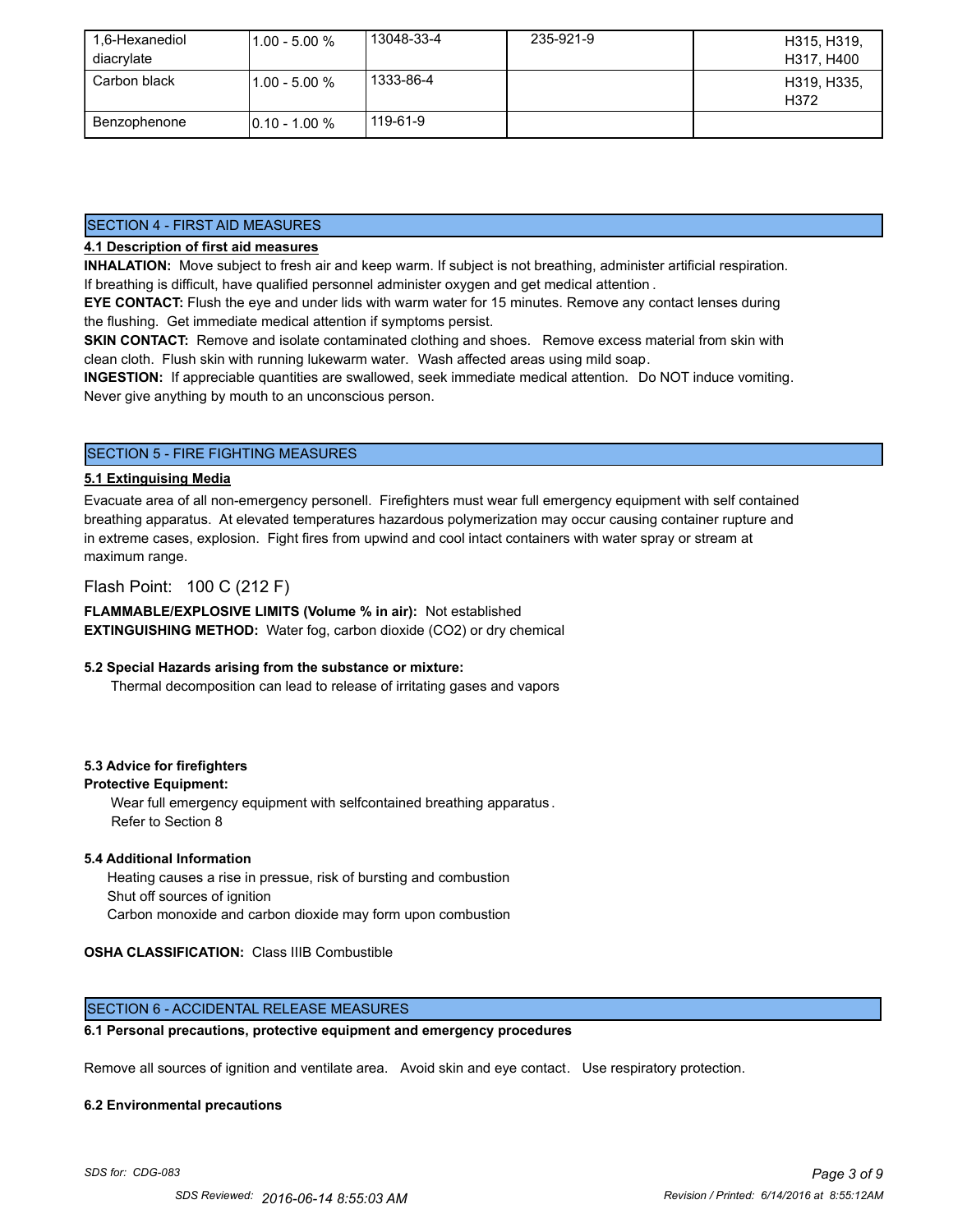Avoid release to the environment. Local authorities should be advised if significant spillages cannot be contained

#### **6.3 Methods and materials for containment and cleaning up**

 Absorb with inert materials such as dry clay or sand and place in closed container for disposal as solid waste in accordance with all applicable regulations.

#### SECTION 7 - HANDLING AND STORAGE

#### **7.1 Precautions for safe handling**

Avoid any unnecessary contact. Use protective clothing specified in Section 8.

#### **7.2 Conditions for safe storage, including and incompatibilities**

Store away from heat and sunlight to prevent spontaneous polymerization. Store below 90° F (32° C). Protect containers from physical damage. Storage of containers should conform to flammable and combustible liquid regulations.

#### **SECTION 8 - EXPOSURE CONTROLS / PERSONAL PROTECTION**

#### **8.1 Control parameters**

#### **Exposure Limits:** Not established for mixture

| <b>Chemical Name / CAS No.</b>                  | <b>OSHA Exposure Limits</b> | <b>ACGIH Exposure Limits</b>        | <b>Other Exposure Limits</b>                                                                                              |
|-------------------------------------------------|-----------------------------|-------------------------------------|---------------------------------------------------------------------------------------------------------------------------|
| Tripropylene glycol<br>diacrylate<br>42978-66-5 |                             |                                     |                                                                                                                           |
| 1,6-Hexanediol diacrylate<br>13048-33-4         |                             |                                     |                                                                                                                           |
| Carbon black<br>1333-86-4                       | 3.5 mg/m3 TWA               | 3 mg/m3 TWA (inhalable<br>fraction) | NIOSH: 3.5 mg/m3<br>TWA; 0.1 mg/m3 TWA<br>(Carbon black in<br>presence of Polycyclic<br>aromatic hydrocarbons,<br>as PAH) |
| Benzophenone<br>119-61-9                        |                             |                                     |                                                                                                                           |

#### **8.2 Exposure Controls**

**VENTILATION:** Provide natural or mechanical ventilation to minimize exposure. If practical, use local mechanical exhaust ventilation at sources of air contamination.

**EYE PROTECTION:** Use splash-proof safety goggles or safety glasses that are ANSI approved to prevent eye contact. Eyewash availability is also recommended.

**HAND PROTECTION:** Use nitrile, butyl or other gloves that are resistant to chemicals in Section 2. Replace immediately if punctured or torn or when a change of appearance (color, elasticity, shape) occurs . A minimum of 0.45mm thick gloves for long duration exposure (up to 4 hours) or mechanical handling activities; single use, disposable gloves for short duration exposures not exceeding 30 minutes or where splashes are likely, are recommended.

**RESPIRATORY PROTECTION:** Use of NIOSH/MSHA approved respirators is recommended where exposure limits may be exceeded. Consult the respirator manufacturer for appropriate type and application. **SKIN PROTECTION:** Protective or disposable outer clothing is recommended.

**Environmental Exposure Controls:** Avoid release to the environment. The product should not be allowed to enter drains, water courses or the soil.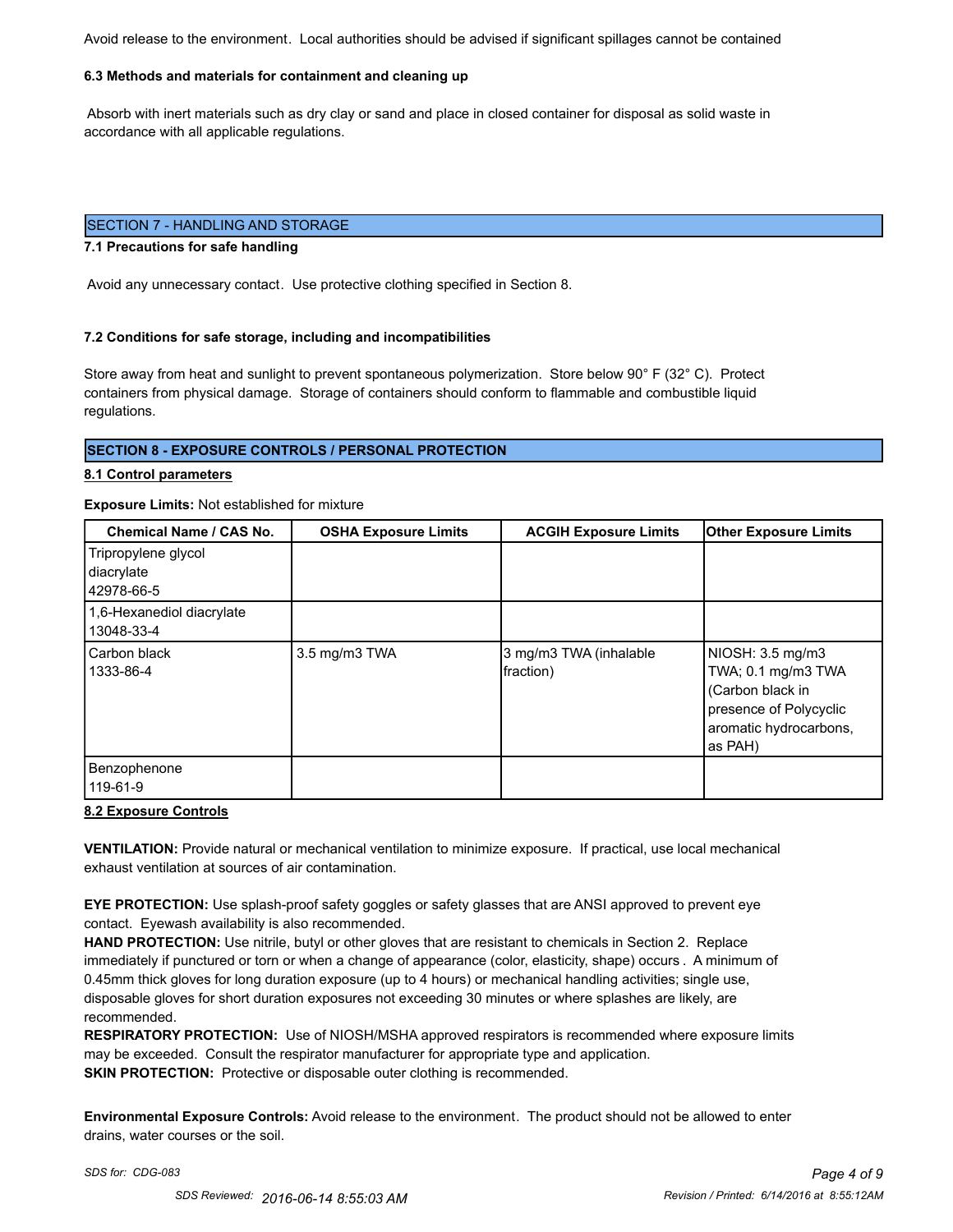# **SECTION 9 - PHYSICAL AND CHEMICAL PROPERTIES**

#### **9.1 Information on basic physical and chemical properties**

| Appearance:                      | Liquid with moderate<br>viscosity | Odor:                            | Mild Acrylic odor |
|----------------------------------|-----------------------------------|----------------------------------|-------------------|
| Vapor Pressure:                  | Not Established                   | <b>Vapor Density:</b>            | Heavier than Air  |
| $ pH$ :                          | Not Established                   | Formula KG / Gal                 | 4.36              |
| <b>Melting Point:</b>            | Not Available                     | <b>Freezing Point:</b>           | Not Available     |
| Solubility:                      | Not Soluble in Water              | <b>Boiling Range:</b>            | Not Available     |
| <b>Flash Point:</b>              | See section 5.1                   | <b>Evaporation Rate:</b>         | $<$ 1             |
| <b>Flammability:</b>             | See Section 5.4                   | <b>Explosive Limits:</b>         | See Section 5.4   |
| Viscosity:                       | See Certificate of<br>Analysis    | <b>Specific Gravity (SG)</b>     | 1.152             |
| Grams VOC less water:            | $1\%$                             | <b>Partition Coefficient</b>     | Not Available     |
| <b>Auto-Ignition Temperature</b> | Not Available                     | <b>Decomposition Temperature</b> | Not Available     |

### **SECTION 10 - REACTIVITY / STABILITY HAZARD DATA**

## **10.1 Reactivity**

#### None known

#### **10.2 Chemical Stability**

This material is stable under recommended storage and handling conditions.

#### **10.3 Possibility of hazardous reaction**

Under certain conditions (excess temperatures and contamination) hazardous polymerization may occur. Avoid high temperature and contamination with foreign materials.

#### **10.4 CONDITIONS TO AVOID:**

Excessive heat, ignition sources and contamination with dirt and other foreign materials.

#### **10.5 Incompatible Materials:**

Avoid contamination or inappropriate mixing with strong oxidizing agents, peroxides, strongly caustic materials and metal corrosion products including rust. Do not expose to UV light during storage.

#### **10.6 Hazardous decomposition products**

Thermal oxidation or pyrolysis (as in fire) may yield carbon dioxide, carbon monoxide and volatile organic fragments which are flammable, irritating or toxic.

Hazardous polymerization will not occur.

**SECTION 11 - TOXICOLOGICAL INFORMATION**

**Component Toxicity:**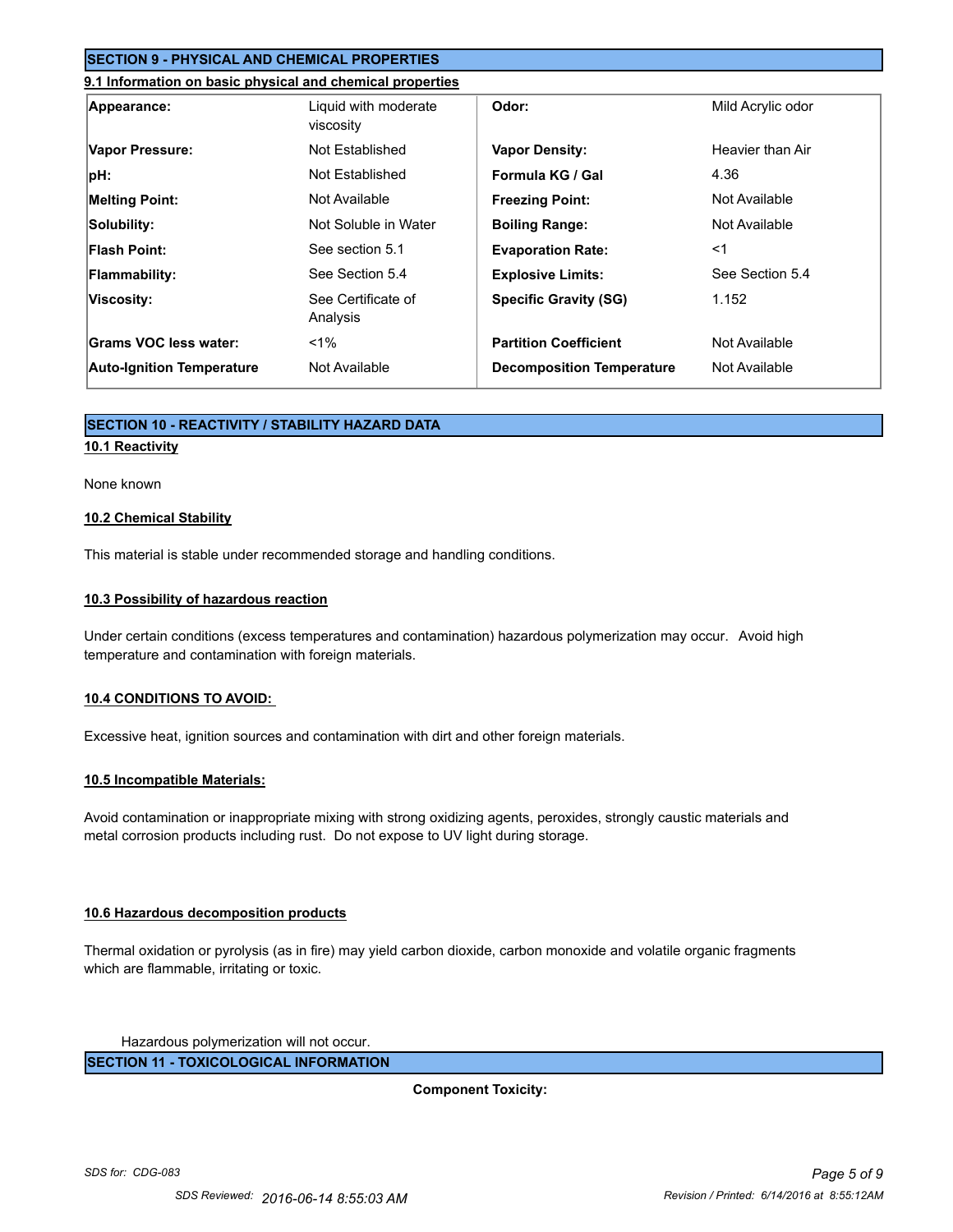| <b>Component Description</b><br>Oral, Dermal, Inhalation<br><b>Toxicity</b>          | Ecotoxocity:                                                                        |
|--------------------------------------------------------------------------------------|-------------------------------------------------------------------------------------|
| Tripropylene glycol diacrylate<br>Oral:3,000.00 mg/kg (Rat)                          | 48 Hr EC50 Daphnia magna: 88.7 mg/L<br>72 Hr EC50 Desmodesmus subspicatus: >28 mg/L |
| 1.6-Hexanediol diacrylate<br>Oral:5.00 g/kg (Rat)<br>Dermal: 3,600.00 µL/kg (Rabbit) | N/A                                                                                 |
| <b>Carbon black</b><br>Dermal: 3.00 g/kg (Rabbit)                                    | 24 Hr EC50 Daphnia magna: >5600 mg/L                                                |
| Benzophenone<br>Dermal: 3,535.00 mg/kg (Rabbit)                                      | 96 Hr LC50 Pimephales promelas: 13.2 - 15.3 mg/L [flow-through]                     |

**TOXICOLOGICAL DATA:** Slightly Toxic by injestion. Prolonged or repeated exposure may result in sensitization. **LC50** - No additional information **LD50** - No additional information **MUTAGENICITY:** No additional information **REPRODUCTIVE EFFECTS:** No additional information **CARCINOGENICITY:**

Benzophenone: IARC: Possible human carcinogen OSHA: listed

Carbon black: NIOSH: potential occupational carcinogen IARC: Possible human carcinogen OSHA: listed

Carcinogenicity:

#### **SECTION 12 - ECOLOGICAL INFORMATION**

#### **12.1 Toxicity**

No determination has been made on ecological impact. However, it is recommended to prevent contamination of the environment with this product, i.e. soil, landfills, drains, sewers, surface waters, etc.

#### **12.2 Persistence and degradability**

No determination has been made on ecological impact. however, it is highly recommended to prevent contamination of the environment with this product, i.e. soil, landfills, drains, sewers, surface waters, etc

#### **12.3 Bioaccumulative potential**

No determination has been made on ecological impact. However, it is highly recommended to prevent contamination of the environment with this product, i.e. soil, landfills, drains, sewers, surface waters, etc.

#### **12.4 mobility in soil**

No determination has been made on ecological impact. However, it is highly recommended to prevent contamination of the environment with this product, e.i. soil, landfille, drains, sewers, surface waters, etc.

#### **SECTION 13 - DISPOSAL CONSIDERATIONS**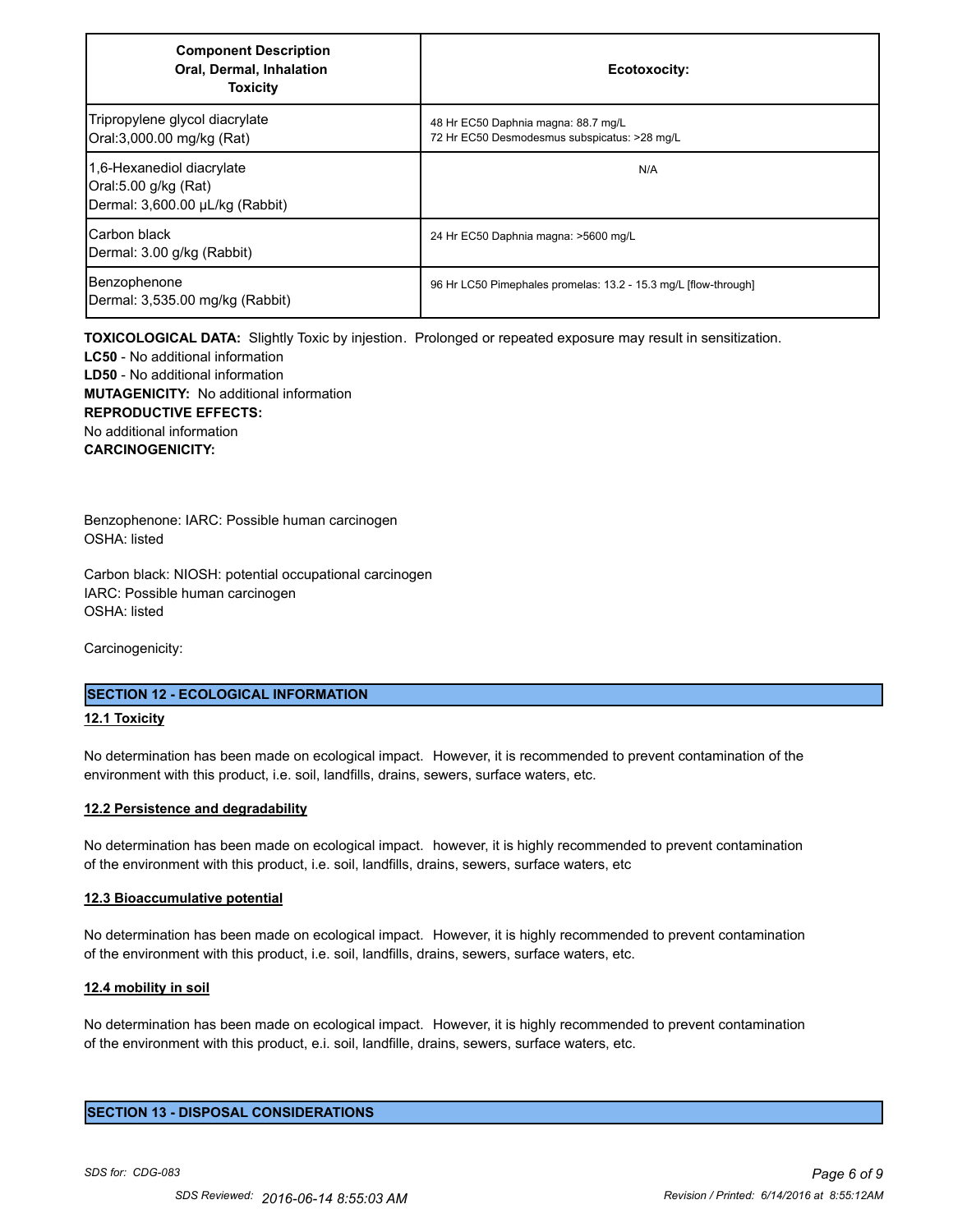#### **13.1 Waste Water methods**

If material becomes a waste, it does not meet the criteria of a hazardous waste as defined under the Resource Conservation and Recovery Act (RCRA) 40 CFR 261 as supplied. Dispose of this material in accordance with all applicable federal, state, provincial, and local laws and regulations.

#### **SECTION 14 - TRANSPORTATION INFORMATION**

Transport this product in accordance with all applicable laws and regulations . This product, as supplied, is not regulated nor classified as a hazardous material/dangerous good by United States Department of Transportation (DOT), the International Civil Aviation Organization (ICAO), the International Maritime Organization (IMO), the Canadian Transportation of Dangerous Goods Act (TDG), or the International Air Transport Association (IATA) .

**14.1 UN Number:** Not Applicable

**14.2 UN Proper Shipping Name:** Not Applicable

**14.3 Transport Hazard Class:** Not Applicable **DOT (49 CFR)/IATA/IMDG Hazard Class:** Not Applicable

 **14.4 Packing Group:** Not Applicable

# **SECTION 15 - REGULATORY INFORMATION**

**15.1 Safety, Health and Environmental regulations / legislation specific for the substance or mixture**

This safety data sheet has been formatted to the best of our ability in accordance to Directive 67/548/EEC or Directive 1999/45EC, American National Standards Institute (ANSI) and contains hazard criteria and all information required by the Canadian Controlled Products Regulation (CPR) in regard to this product.

**Clean Air Act - Ozone Depleting Substances (ODS):** This product and its components do not contain Ozone Depleting Substances.

**Canadian Inventory Status:** Components of this product are currently listed on the Canadian Domestic Substance List (DSL) or the Canadian Non-Domestic Substance List (NDSL).

**Coalition of Northeastern Governors (CONEG):** This product meets the requirements of CONEG pertaining to heavy metals total content of no more than 100 PPM. No heavy metals are added as a part of the formulation, but raw materials may contain residual parts per million as naturally occurring elements.

**European Inventory Status:** Components of this product are listed on the European Inventory of Existing Commercial Substances (EINECS), the European List of Notified Chemical Substances (ELINCS), or are exempt from being listed.

**Food and Drug Administration (FDA) Food Packaging Status:** Components of this product have not been cleared by FDA for use in food packaging and/or other applications as an indirect food additive .

**European Union Directive 2011/65/EC Restriction of Hazardous Substances (RoHS):** This product is in compliance with the requirements of the RoHS2 Directive.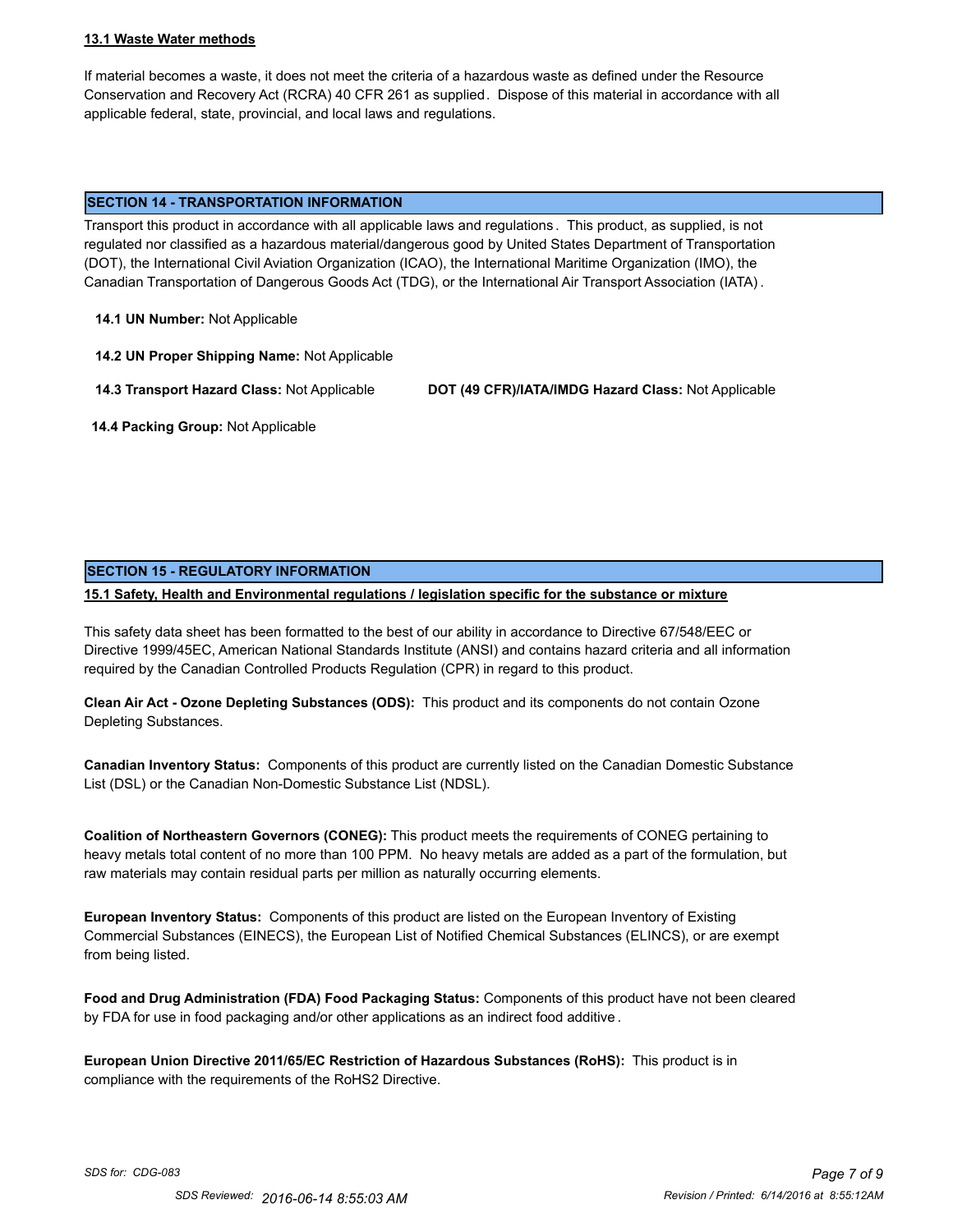#### **California Proposition 65 RTK:**

The following components of this mixture are listed under California Proposition 65:

Benzophenone 119-61-9 0.1 to 1.0 % Carcinogen

Carbon black 1333-86-4 1 to 5 % Carcinogen

If CAS numbers 13463-67-7 and/or 1333-86-4 are listed they are not supplied in respirable form.

**REACH** : This product is compliant with the registration of the REACH Regulation (EC) No. 1907/2006 as all its components are either excluded, exempt and/or preregistered.

The following Substances of Very High Concern are present (updated December 17, 2015 to review for the 168 SVHC)

- None

- None

#### **Superfund Amendments and Reauthorization Act of 1986 (SARA) Title III: Section 302:**

- None

#### **Superfund Amendments and Reauthorization Act of 1986 (SARA) Title III: SARA 313:**

 This product contains the following components that are regulated under the Toxic Chemical Release Reporting requirements 40 CFR 372:

- None

**Global Inventories:** The components of these products are listed in the following or exempt from listing:

| Yes                         |
|-----------------------------|
| Yes                         |
| Yes                         |
| Yes                         |
| Yes                         |
| Yes                         |
| Yes                         |
| Yes                         |
| New Zealand (NZloC):<br>Yes |
| Yes                         |
|                             |

# **SECTION 16 - OTHER INFORMATION**

**Hazardous Material Information System (HMIS) National Fire Protection Association (NFPA)**







**HMIS® ratings** are a registered trade and service mark of the National Paint and Coatings Association with the following scale:

\* = Chronic health effect PPE Index